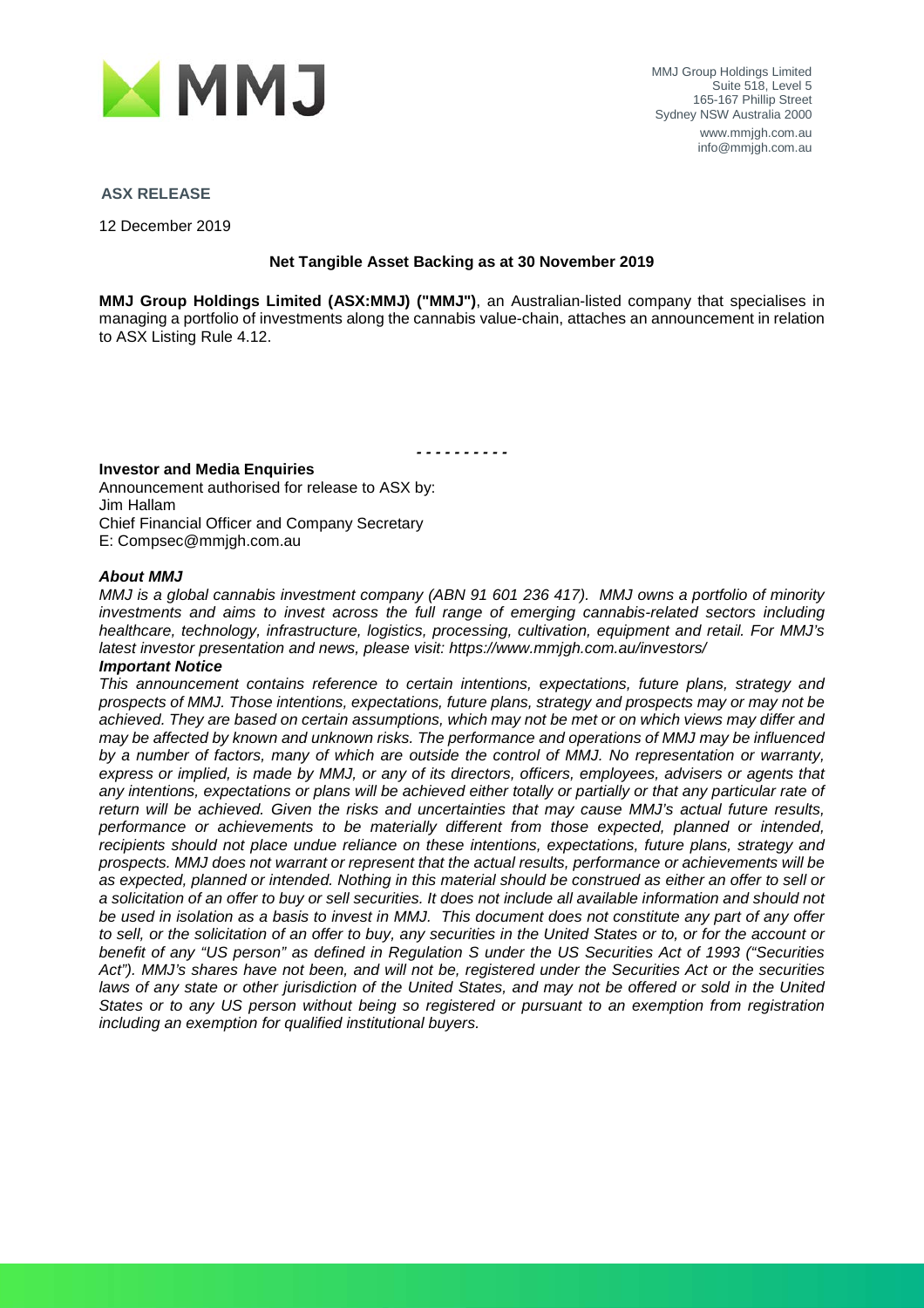

## **Investment Portfolio Report** 30 November 2019

#### **MMJ's Investments sit across most of the cannabis and hemp value chain**

**Capital is allocated to potential market leaders, consolidators and takeover targets**



#### *Important Notice*

*This announcement contains reference to certain intentions, expectations, future plans, strategy and prospects of MMJ. Those intentions, expectations, future plans, strategy and prospects may or may not be achieved. They are based on certain assumptions, which may not be met or on which views may differ and may be*  affected by known and unknown risks. The performance and operations of MMJ may be influenced by a number of factors, many of which are outside the control of *MMJ. All information is unaudited unless stated otherwise. No representation or warranty, express or implied, is made by MMJ, or any of its directors, officers, employees, advisers or agents that any intentions, expectations or plans will be achieved either totally or partially or that any particular rate of return will be achieved. Given the risks and uncertainties that may cause MMJ's actual future results, performance or achievements to be materially different from those expected, planned or intended, recipients should not place undue reliance on these intentions, expectations, future plans, strategy and prospects. MMJ does not warrant or*  represent that the actual results, performance or achievements will be as expected, planned or intended. Nothing in this material should be construed as either an offer to sell or a solicitation of an offer to buy or sell securities. It does not include all available information and should not be used in isolation as a basis to invest in *MMJ. This document does not constitute any part of any offer to sell, or the solicitation of an offer to buy, any securities in the United States or to, or for the account* or benefit of any "US person" as defined in Regulation S under the US Securities Act of 1993 ("Securities Act"). MMJ's shares have not been, and will not be, registered under the Securities Act or the securities laws of any state or other jurisdiction of the United States, and may not be offered or sold in the United States or *to any US person without being so registered or pursuant to an exemption from registration including an exemption for qualified institutional buyers. The investment*  returns shown are historical and no warranty can be given for future performance. Historical performance is not a reliable indicator of future performance. Due to the *volatility in a Company's underlying assets and other risk factors associated with investing, investment returns can be negative, particularly in the short-term.*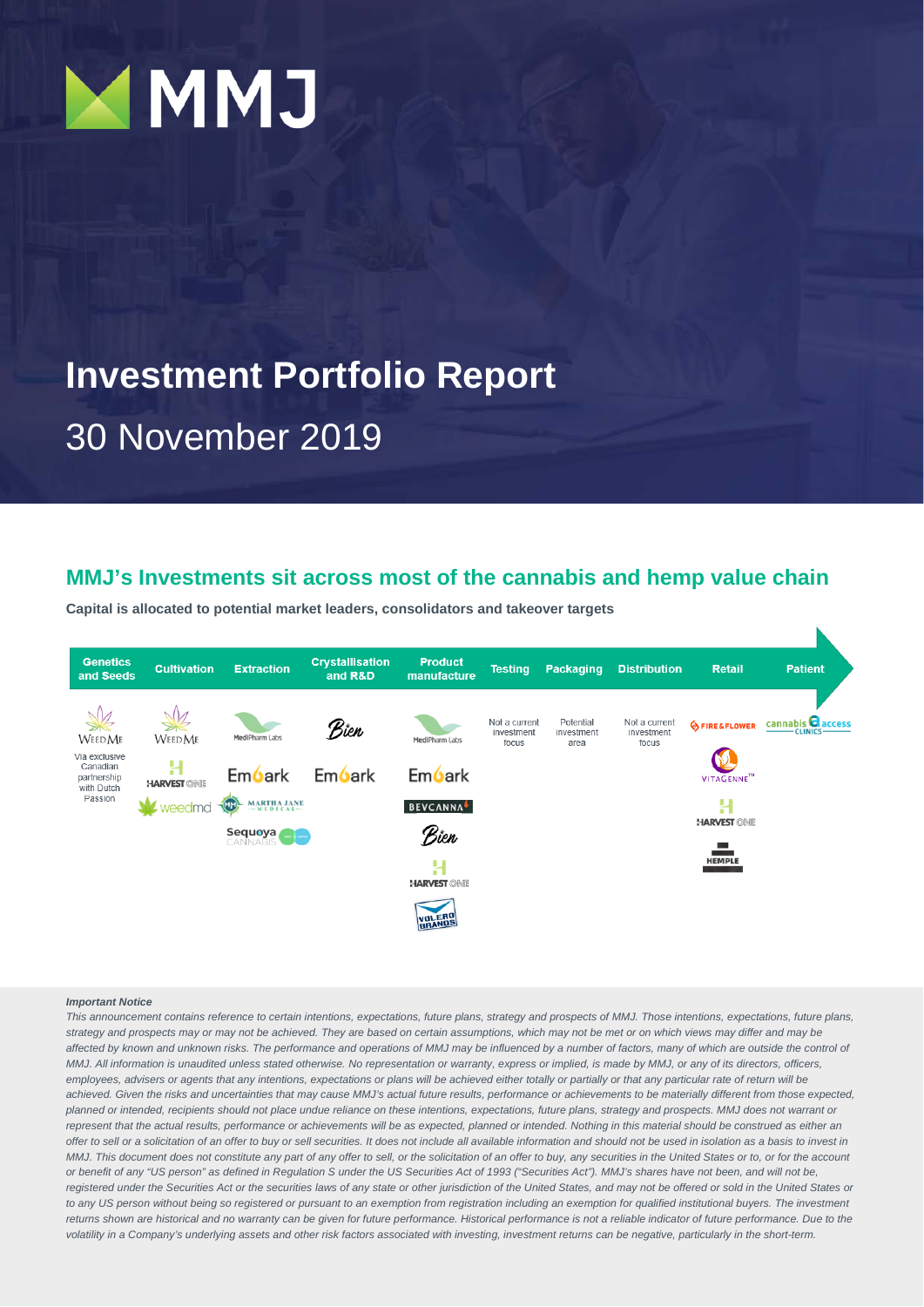## **Investment Portfolio Report** 30 November 2019

MMJ Group Holdings Limited (ASX: MMJ) | ABN 91 601 236 417

### **About MMJ**

MMJ (ASX Code MMJ/OTC Code MMJJF) is a global cannabis investment company (ABN 91 601 236 417).

MMJ owns a portfolio of minority investments and aims to invest across the full range of emerging cannabis-related sectors including healthcare, technology, infrastructure, logistics, processing, cultivation, equipment and retail.

MMJ is the only listed Australian investment company which offers the opportunity to Australian investors to invest in unlisted and listed cannabis-related businesses in Australia and offshore.

MMJ has a proven track record in acquiring and realising considerable value from its cannabis related investments.

Since 2015 MMJ has created a significant number of investment opportunities from its connections in Canada and Australia in the private investment sector and realised exits when it is to MMJ's benefit:

| 18                  | 6                        | 4              | 9           |  |  |
|---------------------|--------------------------|----------------|-------------|--|--|
| <b>Primary</b>      | <b>Follow on</b>         | <b>Private</b> | Sale of     |  |  |
| <b>Acquisitions</b> | investments <sup>1</sup> | to public      | investments |  |  |

MMJ Investment Performance<sup>[2](#page-2-1)</sup>

| MMJ Historical Performance - period ended |       |          |                              |           | 30-Nov-19          |
|-------------------------------------------|-------|----------|------------------------------|-----------|--------------------|
|                                           | month | 3 months | Financial<br>vear to<br>date | 12 months | Since<br>inception |
| Pre tax return                            | (9)%  | (18)%    | (28)%                        | 24%       | (3)%               |
| Benchmark                                 | (11)% | (28)%    | (46)%                        | (41)%     | (31)%              |
| Out/(under) performance                   | 2%    | 10%      | 17%                          | 66%       | 28%                |

For MMJ's latest investor presentations and news, please visit: **ww[w.mmjgh.com.au](http://www.mmjgh.com.au/)**

| <b>General Investor Queries</b> | <b>Share Registry</b>            |
|---------------------------------|----------------------------------|
| $E:$ info@mmigh.com.au          | <b>Automic Registry Services</b> |
| W: mmjgh.com.au                 | P: 1300288664                    |
|                                 | W: automic.com.au                |

#### **Performance Update**

**Net Tangible Asset Value Per Share Before Ta[x3](#page-2-2) as at 30 November 2019**

**\$0.2780**

**Total Portfolio Including Cash** as at 30 November 2019

**\$68m**

**Investment Return Since Inception[4](#page-2-3)** as at 30 November 2019

**(3)% pa**

| Key Metrics as at 30 November 2019    |   | <b>AUD</b>                |
|---------------------------------------|---|---------------------------|
| Net Asset Value                       | m | 59                        |
| Investee Porfolio (ex cash)           | m | 60                        |
| Cash                                  | m | 8                         |
| Net Tangible Asset per share -        |   | 0.2780                    |
| pre-tax (issued pursuant to LR 4.12)  |   |                           |
| Net Tangible Asset per share -        |   | 0.2601                    |
| post tax (issued pursuant to LR 4.12) |   |                           |
| MMJ share price (ASX)                 |   | 0.16                      |
| Market capitalisation                 | m | 36                        |
| Number of investments (ex cash)       |   | 14                        |
| ASX Investment Type                   |   | Listed Investment Company |
| Initial Public Offering Date          |   | $22 - Jan-15$             |
| (Inception date)                      |   |                           |
| No. of ordinary shares on issue       | m | 224                       |

<span id="page-2-2"></span><span id="page-2-0"></span><sup>1</sup> Includes investments in existing investees

<span id="page-2-3"></span><span id="page-2-1"></span><sup>2</sup> MMJ uses the Alternative Harvest ETF (ticker symbol MJ) as its investment benchmark for the MMJ portfolio as it is a highly liquid portfolio trading in the North American market (where most of MMJ's holdings are based). MJ is listed on the New York Stock Exchange

3.Net Tangible Asset Value per share – net tangible assets per share before tax on unrealised gains on investment portfolio

<sup>4</sup> Inception is 30 June 2018 being the date when MMJ commenced accounting for investments as an investment entity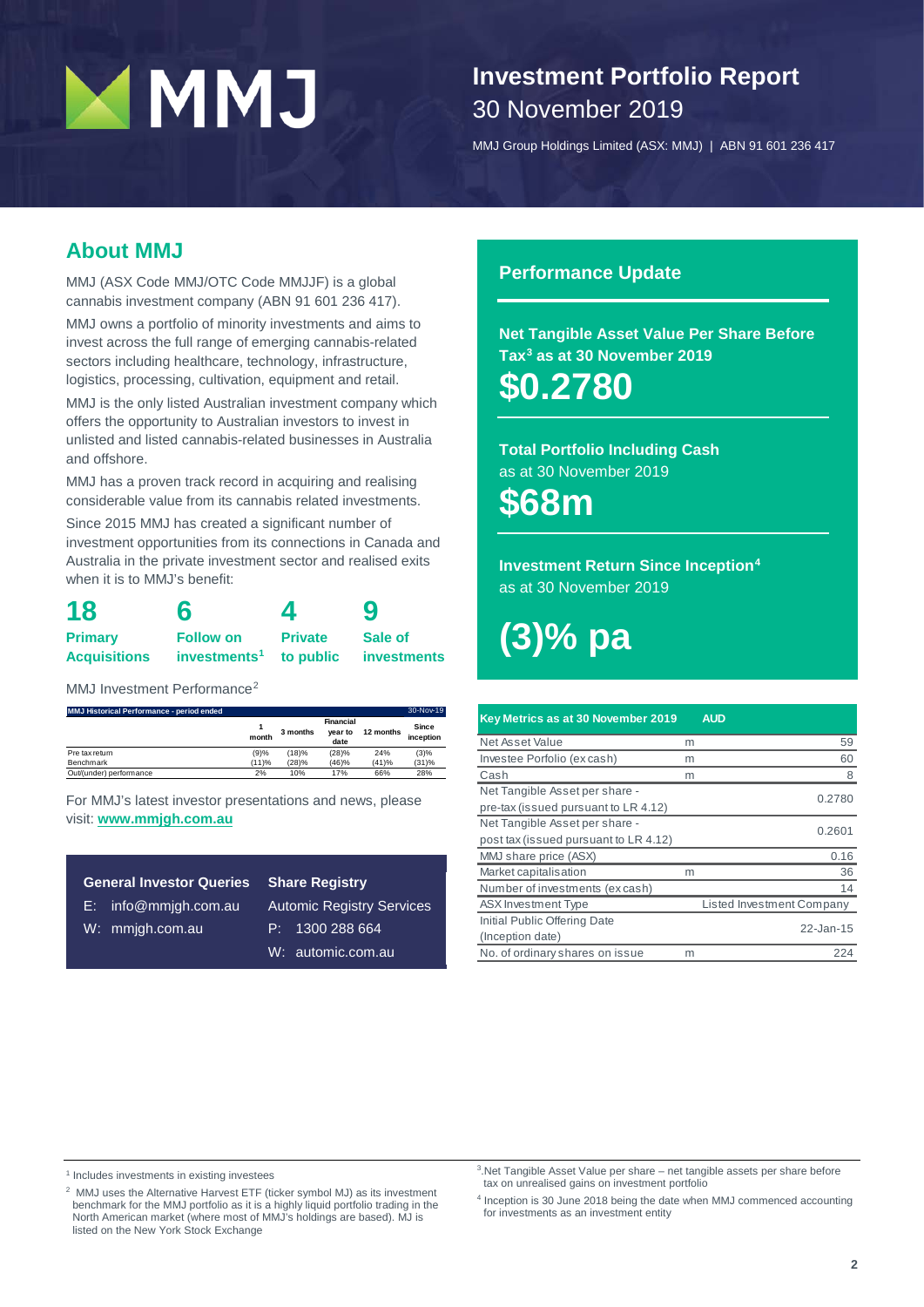## **Investment Portfolio Report** 30 November 2019

MMJ Group Holdings Limited (ASX: MMJ) | ABN 91 601 236 417

#### **MMJ NEWS**

#### **Performance of MMJ Portfolio for November 2019**

#### **Portfolio Investment Performance**

During November, MMJ performed in line with its investment benchmark - Alternative Harvest ETF (MJ)<sup>[5](#page-3-0)</sup> - a decrease of 9% over compared to MJ decline of 11%. The major contributor to the decline in MMJ NAV was Harvest One Cannabis (HVT) – the decline in share price from CAD19.5 cents to CAD16 cents which reflected the overall decline in the Canadian cannabis investment market in the same period as well as HVT's stated need to raise additional capital. Our view is that investors are critically examining the capacity of Canadian companies to generate sales and earnings growth during the next 12 to 18 months with concern that some companies will need to raise cash to continue the rollout of their business plans.

The decline in MMJ's net asset value of 38 cents as at 30 June 2019 to 28 cents as at 30 November 2019 is largely attributable to the decline in value in MMJ's investment in HVT as reflected in Chart One.



#### **MMJ Investment Strategy**

One of the MMJ board's key aims is for the share price to trade at a premium to NTA given the potential returns from our portfolio companies. MMJ is well placed to continue to rollout its investment strategy, key elements of which are:

- a) for MMJ's asset manager, Embark Ventures, to work with MMJ's investees to understand their respective funding requirements and add value to the existing portfolio; and
- b) to use existing cash reserves to make further investments at currently depressed valuations in Canadian cannabis stocks which will materially add value to the portfolio during the next twelve months.

Chart Two demonstrates the current discount of the MMJ share price to the pre-tax net tangible asset value (NTA).



<span id="page-3-0"></span><sup>5</sup> MMJ uses the Alternative Harvest ETF (ticker symbol MJ) as its investment benchmark for the MMJ portfolio as it is a highly liquid portfolio trading in the North American market (where most of MMJ's holdings are based). MJ is listed on the New York Stock Exchange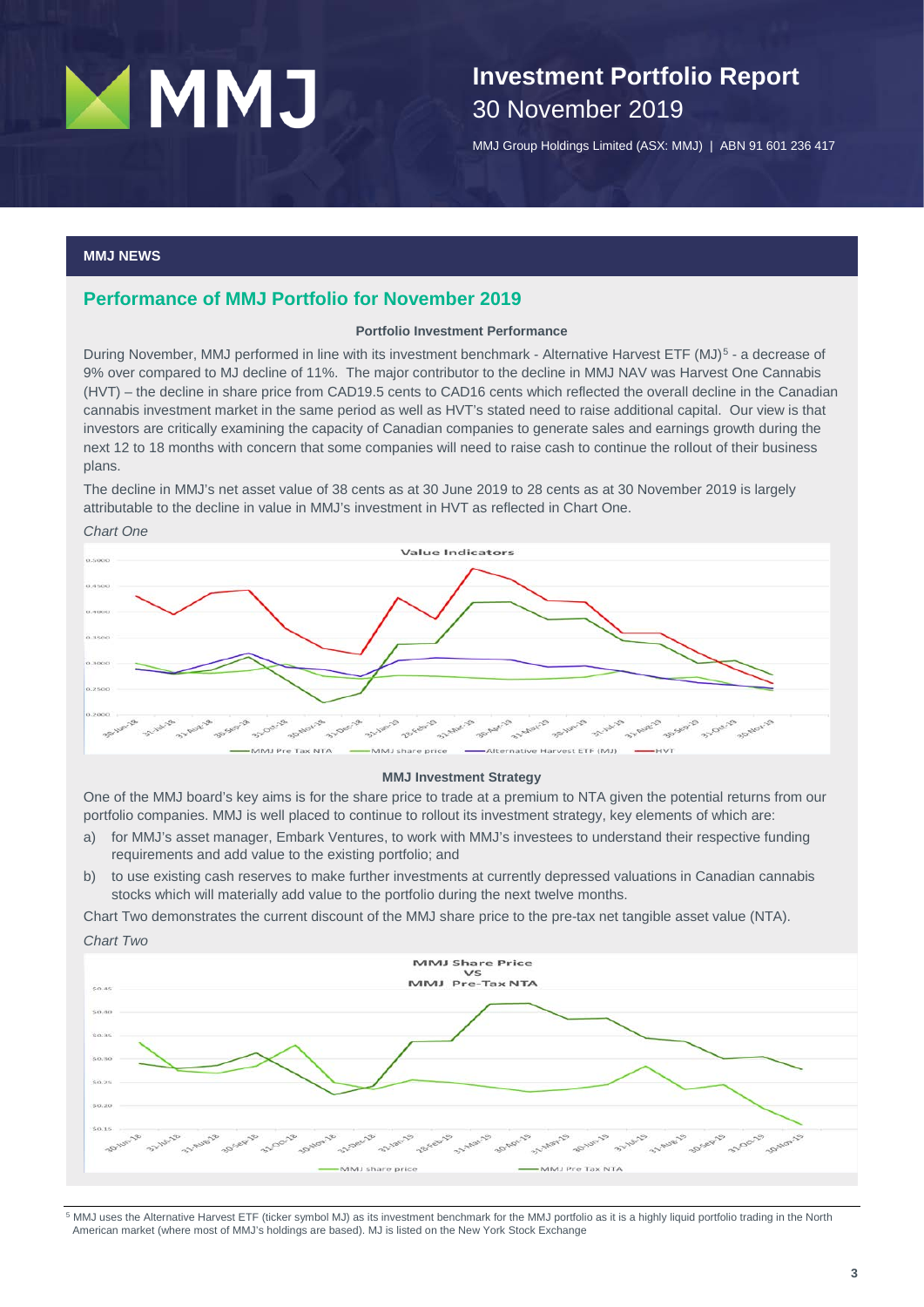## **Investment Portfolio Report** 30 November 2019

MMJ Group Holdings Limited (ASX: MMJ) | ABN 91 601 236 417

### **Embark Ventures Sector Update – 30 November 2019[6](#page-4-0)**

Cannabis equities continue to underperform broader markets as year-end tax loss selling ramps up through late November and into early December. From prior experience, we expect the majority of this type of selling to be complete by the middle of December and would typically see a bounce in these names starting in January as new capital is deployed. Some highlights from November include:

**Harvest One (HVT)** reported 2019 annual and first quarter 2020 results. The company continues to see growth in top-line revenue and also announced a cost reduction program which should help profitability going forward. HVT management acknowledges that in the absence of securing additional capital, there is uncertainty over the Company's ability to meet its funding requirements as they fall due. The Company is evaluating various financing alternatives and intends to raise additional capital.

**WeedMD (WMD)** announced the acquisition of Starseed which is a privately held distributor of cannabis to LiUNA union members paid for through union member benefits. Starseed is currently a WeedMD customer and this transaction is expected to bring about cost benefits to the combined entity in addition to a large locked in customer base with the union membership. The transaction also comes with a \$25mln cash investment from LiUNA and \$15mln in cash on the Starseed balance sheet. This transaction should eliminate any fears surrounding cash shortfall for WMD in the medium term. Additionally, the company continues to ramp up its extraction business and low-cost outdoor cultivation.

**Medipharm Labs (LABS)** reported a very strong and profitable third quarter 2019 and continues to be one of highest revenue producing cannabis companies listed on the TSX. While revenues and profits were superb and balance sheet continues to be strong, the market is concerned about potential future oversupply in extracted products. However, we expect extractors will continue to outperform for quite some time as biomass oversupply persists in the industry while extraction capacity remains low.

**Embark Health** has submitted its video information package for Phase 1 Health Canada approval on November 28th with comments expected in 60 days. The company is completing construction of the first floor currently to receive building & occupancy approval from the Delta council in conjunction with HC approval. All necessary extraction equipment is being installed or ordered / on route. Construction at the Woodstock facility with the first phase of construction has commenced.

Sincerely,

<span id="page-4-0"></span>Embark Ventures Team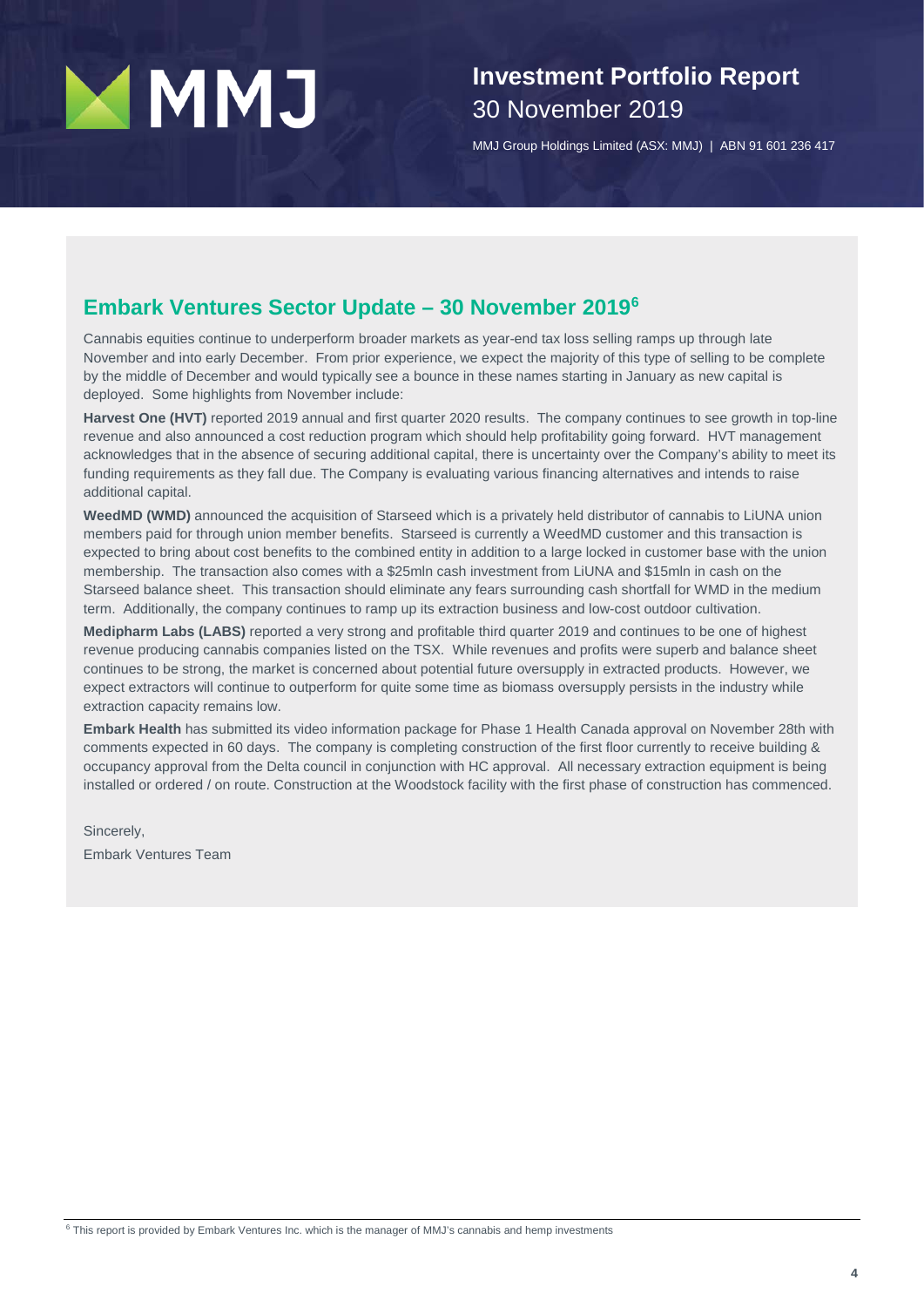

## **Investment Portfolio Report** 30 November 2019

MMJ Group Holdings Limited (ASX: MMJ) | ABN 91 601 236 417

### **Appendix One**

**1. The year to date performance of MMJ's NTA is detailed below[7](#page-5-0):**

*Table One*

**MMJ Historical Performance - financial year to date**

|                                                  |     | 30-Jun-18 | 30-Jun-19  |            | 31-Jul-19 31-Aug-19 30-Sep-19 31-Oct-19 |            |            | 30-Nov-19  |
|--------------------------------------------------|-----|-----------|------------|------------|-----------------------------------------|------------|------------|------------|
| Share price \$                                   | AUD | 0.335     | 0.245      | 0.285      | 0.235                                   | 0.245      | 0.195      | 0.160      |
| NTA Post Tax \$                                  | AUD | 0.2860    | 0.3718     | 0.3321     | 0.3265                                  | 0.2901     | 0.2853     | 0.2601     |
| NTA Pre Tax \$                                   | AUD | 0.2900    | 0.3874     | 0.3445     | 0.3378                                  | 0.3006     | 0.3052     | 0.2780     |
| Net Return - pre tax NTA - year to date          |     | n/a       | 33.6%      | $(11.1)\%$ | (12.8)%                                 | $(22.4)\%$ | $(21.2)\%$ | $(28.2)\%$ |
| Premium/(discount) of share price to pre tax NTA |     | 15.5%     | $(36.8)\%$ | $(17.3)\%$ | $(30.4)\%$                              | $(18.5)\%$ | $(36.1)\%$ | (42.4)%    |

#### **2. MMJ's investment portfolio (as at 30 November 2019) is detailed in Table Two:**

*Table Two*

<span id="page-5-0"></span>

| Investment                  | CSE/TSXV/T Investment<br>SX Code | date          | Country    | Company<br>type | Investment structure                                | <b>Business</b>             | <b>Book Value</b><br>(unaudited)<br>30-Nov-19<br><b>AUDm</b> | Weight |      | Investment          |
|-----------------------------|----------------------------------|---------------|------------|-----------------|-----------------------------------------------------|-----------------------------|--------------------------------------------------------------|--------|------|---------------------|
| Harvest One                 | <b>HVT</b>                       | Apr-17        | Canada     | Public          | Shares                                              | Health and wellness         | 12.6                                                         | 19%    | 22%  | Harvest One         |
| WeedMD Inc.                 | WMD.WM<br>and WMD.               | Sep-19        | Canada     | Public          | Notes and warrants                                  | products<br>Cultivation     | 6.2                                                          | 9%     | 11%  | WeedMD Inc.         |
| MediPharm Labs              | LABS                             | <b>Jun-18</b> | Canada     | Public          | Warrants                                            | Extraction                  | 2.7                                                          | 4%     | 5%   | MediPharm Labs      |
| BevCanna                    | <b>BEV</b>                       | <b>Jun-18</b> | Canada     | Private         | <b>Shares</b>                                       | <b>Beverages</b>            | 0.3                                                          | 0%     | 1%   | BevCanna            |
| Fire & Flower               | FAF                              | Apr-18        | Canada     | Public          | Shares + warrants                                   | Retail stores               | 0.9                                                          | 1%     | 2%   | Fire & Flower       |
| <b>Listed investments</b>   |                                  |               |            |                 |                                                     |                             | 22.7                                                         | 35%    | 40%  |                     |
| Weed Me                     |                                  | Dec-17        | Canada     | Private         | Shares and warrants                                 | Cultivation                 | 7.8                                                          | 12%    | 14%  | Weed Me             |
| <b>Embark Health</b>        |                                  | <b>Jul-18</b> | Canada     | Private         | Shares and Warrants                                 | Extraction                  | 15.7                                                         | 24%    | 27%  | Embark Health       |
| Volero                      |                                  | May-19        | Canada     | Private         | Shares and warrants                                 | Vapes                       | 2.8                                                          | 4%     | 5%   | Volero              |
| Sequoya                     |                                  | Jul-19        | Canada     | Private         | Convertible note (including<br>warrants) and shares | Extraction                  | 3.3                                                          | 5%     | 6%   | Sequoya             |
| VitaGenne                   |                                  | Nov-18        | <b>USA</b> | Private         | Shares                                              | Hemp CBD                    | 1.5                                                          | 2%     | 3%   | VitaGenne           |
| <b>Bien</b>                 |                                  | <b>Jun-18</b> | Canada     | Private         | Shares + warrants                                   | Research and<br>development | 0.8                                                          | 1%     | 1%   | Bien                |
| Cannabis Access             |                                  | Apr-18        | Australia  | Private         | Shares                                              | Clinics                     | 1.1                                                          | 2%     | 2%   | Cannabis Access     |
| Hemple                      |                                  | Mar-19        | Australia  | Private         | Shares                                              | Hemp CBD                    | 1.3                                                          | 2%     | 2%   | Hemple              |
| Martha Jane Medical         |                                  | May-18        | Australia  | Private         | Shares                                              | Extraction                  | 0.6                                                          | 1%     | 1%   | Martha Jane Medical |
| <b>Unlisted investments</b> |                                  |               |            |                 |                                                     |                             | 34.7                                                         | 53%    | 60%  |                     |
| <b>Total portfolio</b>      |                                  |               |            |                 |                                                     |                             | 57.5                                                         | 88%    | 100% |                     |
| excluding cash              |                                  |               |            |                 |                                                     |                             |                                                              |        |      |                     |
| Cash                        |                                  |               |            |                 |                                                     |                             | 8.0                                                          | 12%    |      |                     |
| Total                       |                                  |               |            |                 |                                                     |                             | 65.5                                                         | 100%   |      | Total               |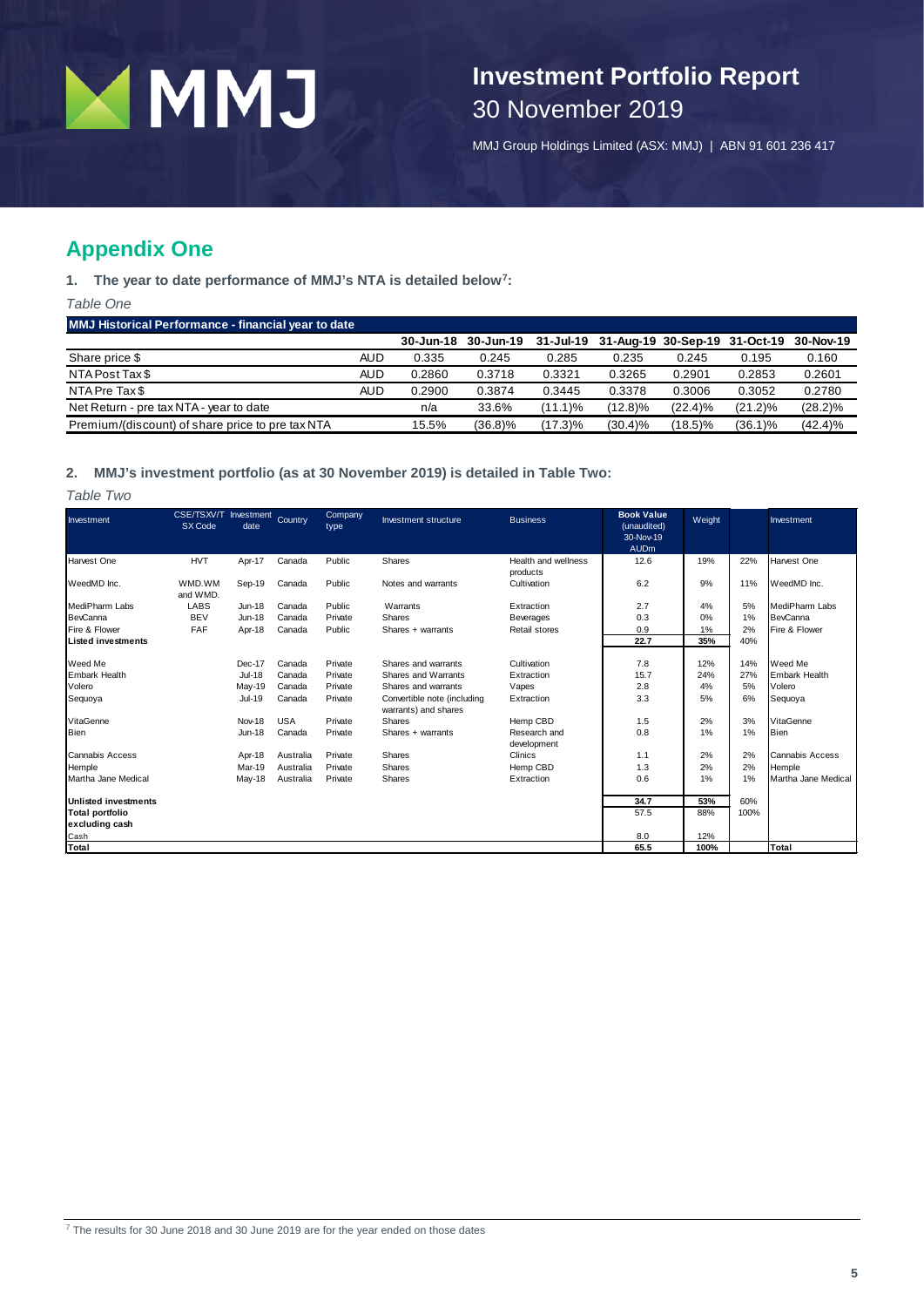## **Investment Portfolio Report** 30 November 2019

MMJ Group Holdings Limited (ASX: MMJ) | ABN 91 601 236 417

### **Appendix One** continued

#### **3. Valuation of Assets**

MMJ values its cannabis investments by applying the following principles:

- a) Listed securities the book value is based on the closing share prices for public companies at period end converted into Australian dollars at the relevant prevailing foreign exchange rates.
- b) Unlisted securities The book value is based on the most recent material funding round share prices for private companies converted into Australian dollars at the relevant prevailing foreign exchange rates.

The book values also include the unrealised gain arising from the positive difference between the assessed valuation of investee ordinary equity securities and the exercise price of unexercised warrants (where applicable).

The Net Asset Value or NAV is calculated after deducting a provision for company tax on any net unrealised gains that may arise on such a theoretical disposal.

MMJ does not hedge the carrying value of existing investments denominated in non-AUD currencies.

MMJ's financial statements are subject to statutory audit or review by our independent auditor BDO Audit (WA) Pty Ltd, at 31 December and 30 June each year.

#### **Note:**

- 1. *All information within this release is unaudited unless stated otherwise.*
- 2. *The book value includes shares, convertible notes, options and unlisted warrants.*
- 3. *The book value (presented in the Table Two) is based on the closing share prices for public companies at the relevant date. The book value (presented in the Table Two) is based on the most recent funding round share prices for private companies converted into Australian dollars at the relevant prevailing foreign exchange rates. The market and book values also include the unrealised gain arising from the positive difference between the assessed valuation of investee ordinary equity securities and the exercise price of unexercised warrants (where applicable).*
- 4. *MMJ holds the following shares and warrants in listed investees: Table Three*

| Investment     | No. of<br>shares | Number of<br>notes       | No. of<br>warrants | Exercise<br>price of<br>warrants | Warrants expiry |
|----------------|------------------|--------------------------|--------------------|----------------------------------|-----------------|
| Harvest One    | 55,557,994       | $\overline{\phantom{a}}$ | -                  | n/a                              |                 |
| MediPharm Labs |                  | $\blacksquare$           | 941.176            | 1.20                             | 4 Oct 2020      |
| BevCanna       | 636,500          | $\overline{\phantom{a}}$ |                    | n/a                              |                 |
| Fire & Flower  | 890,000          | $\blacksquare$           | 1,250,000          | 1.05                             | 20 Feb 2020     |
| WeedMD         |                  | 60,000                   | 3,750,000          | 1.80                             | 25 Sep 2022     |
|                |                  |                          |                    |                                  |                 |